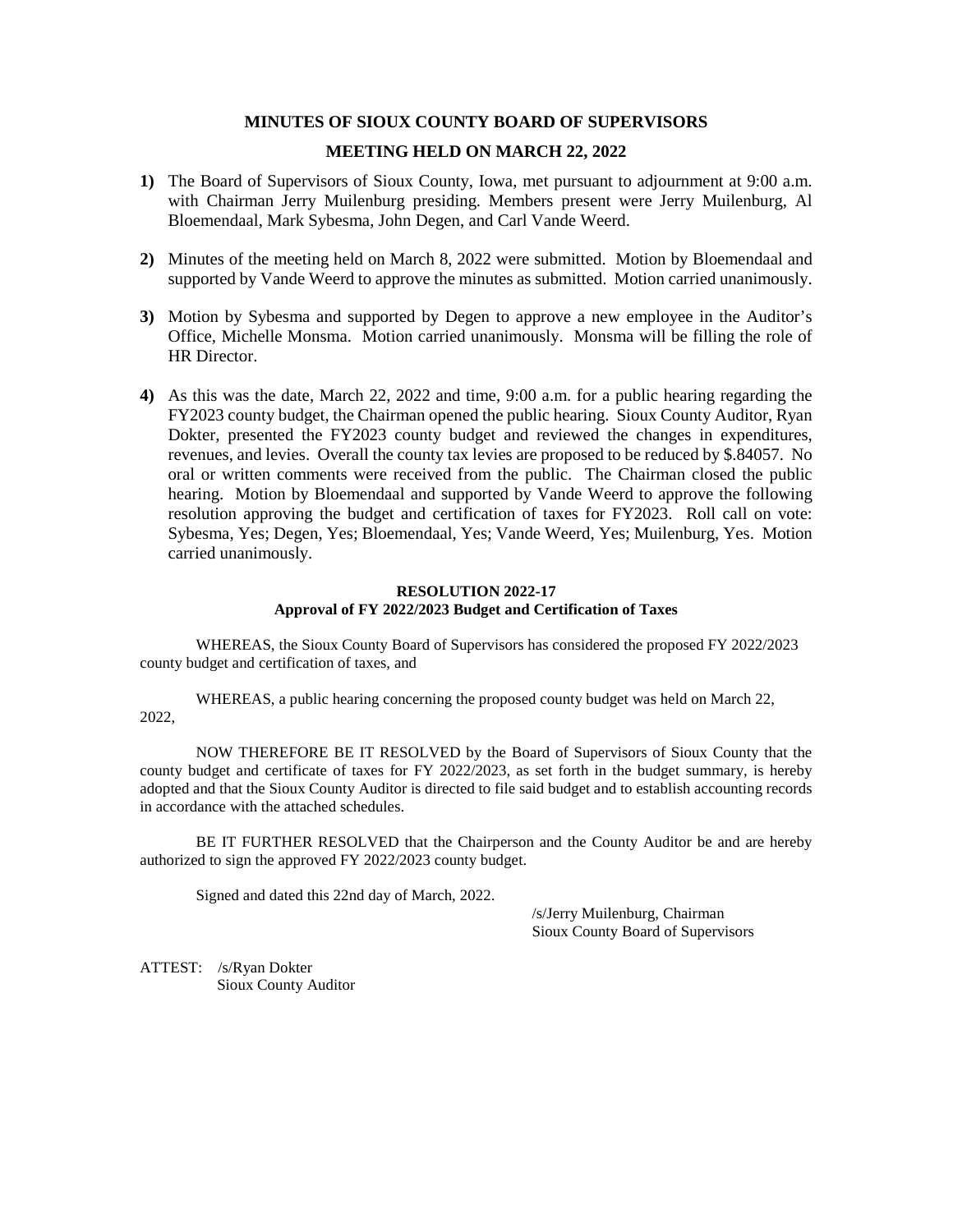#### ADOPTION OF BUDGET & CERTIFICATION OF TAXES Fiscal Year July 1, 2022 - June 30, 2023

#### County Number: 84 County Name: SIOUX COUNTY Date Adopted: (entered upon adoption)

At the meeting of the Board of Sorat of Summarized and attached hereto, and tax is required by law, on the date specified above and to the right, the proposed budget for the fiscal year listed above was adopted as summariz

Note: Utility Tax Replacements are estimated by subtracting the amounts produced in Column T from the amounts entered in Column P. The software performs this calculation and places the budget-year estimated Utility Tax Rep Budget Basis<br>CASH

|                                                                               |        |                      | <b>UTILITY REPLACEMENT</b><br>AND PROPERTY TAX<br><b>DOLLARS</b> | <b>VALUATION WITH</b><br><b>GAS &amp; ELEC</b><br><b>UTILITIES</b> | <b>LEVY</b><br><b>RATE</b> | <b>VALUATION</b><br>WITHOUT GAS & ELEC UTILITIES | <b>PROPERTY</b><br><b>TAXES</b><br><b>LEVIED</b> |  |
|-------------------------------------------------------------------------------|--------|----------------------|------------------------------------------------------------------|--------------------------------------------------------------------|----------------------------|--------------------------------------------------|--------------------------------------------------|--|
| A. Countywide Levies:                                                         |        | $\mathbf{1}$         |                                                                  | 2.220.100.014                                                      |                            | 2.197.655.691                                    |                                                  |  |
| General Basic                                                                 |        | $\overline{2}$       | 7,750,000                                                        |                                                                    | 3.49083                    |                                                  | 7.671.642                                        |  |
| + Cemetery (Pioneer - 331.424B)                                               |        | 3                    |                                                                  |                                                                    |                            |                                                  |                                                  |  |
| $=$ Total for General Basic                                                   |        | 4                    | 7.750,000                                                        |                                                                    |                            |                                                  | 7.671.642                                        |  |
| Emerg Mgmt Dollars Included Above in Gen<br>Basic-Info Only for Tax Statement |        | 5                    |                                                                  |                                                                    |                            |                                                  | 0                                                |  |
| General Supplemental                                                          |        | $\overline{6}$       |                                                                  |                                                                    |                            |                                                  | $\overline{0}$                                   |  |
| Emerg Mgmt Dollars Included Above in Gen<br>Supp-Info Only for Tax Statement  |        | $\overline{7}$       |                                                                  |                                                                    |                            |                                                  | $\theta$                                         |  |
| Debt Service (from Form 703 col. I Countywide<br>total)                       |        | 9                    | 374,450                                                          | 2,555,306,656 0.14654                                              |                            | 2,532,862,333                                    | 371,166                                          |  |
| Voted Emergency Medical Services<br>(Countywide)                              |        | 10                   |                                                                  |                                                                    |                            |                                                  | $\mathbf{0}$                                     |  |
| Other                                                                         |        | 11                   |                                                                  |                                                                    |                            |                                                  |                                                  |  |
| Subtotal Countywide (A)                                                       |        | 12                   | 8.124.450                                                        |                                                                    | 3.63737                    |                                                  | 8.042.808                                        |  |
| <b>B. All Rural Services Only Levies:</b>                                     |        | 13                   |                                                                  | 1.141.911.027                                                      |                            | 1.125,479,774                                    |                                                  |  |
| <b>Rural Services Basic</b>                                                   |        | 14                   | 1.500,000                                                        |                                                                    | 1.31359                    |                                                  | 1.478.419                                        |  |
| Rural Services Supplemental                                                   |        | 16                   |                                                                  |                                                                    |                            |                                                  | 0                                                |  |
| Unified Law Enforcement                                                       |        | 17                   |                                                                  |                                                                    |                            |                                                  | $\overline{0}$                                   |  |
| Other                                                                         |        | 18                   |                                                                  |                                                                    |                            |                                                  | $\Omega$                                         |  |
| Other                                                                         |        | 19                   |                                                                  |                                                                    |                            |                                                  | $\overline{0}$                                   |  |
| <b>Subtotal All Rural Services Only (B)</b>                                   |        | 20                   | 1.500.000                                                        |                                                                    | 1.31359                    |                                                  | 1.478.419                                        |  |
| Subtotal Countywide/All Rural Services (A + B)                                |        | 21                   | 9.624.450                                                        |                                                                    | 4 9 5 0 9 6                |                                                  | 9.521.227                                        |  |
| C. Special District Levies:                                                   |        |                      |                                                                  |                                                                    |                            |                                                  |                                                  |  |
| Flood & Erosion                                                               |        | 22                   |                                                                  |                                                                    | 0.00000                    |                                                  | $\mathbf{0}$                                     |  |
| Voted Emergency Medical Services (partial<br>county)                          |        | 23                   |                                                                  |                                                                    | 0.00000                    |                                                  | 0                                                |  |
| Other                                                                         |        | 24                   | 0                                                                |                                                                    | 0.00000                    |                                                  | 0                                                |  |
| Other                                                                         |        | 25                   |                                                                  |                                                                    | 0.00000                    |                                                  | $\overline{0}$                                   |  |
| Other                                                                         |        | 26                   |                                                                  |                                                                    | 0.00000                    |                                                  | 0                                                |  |
| Township ES Levies (Summary from Form 638-<br>RE)                             |        | 27                   | 0                                                                | O                                                                  |                            | $\Omega$                                         | $\mathbf{0}$                                     |  |
| Subtotal Special Districts (C)                                                |        | 28                   | 0                                                                |                                                                    |                            |                                                  |                                                  |  |
| GRAND TOTAL $(A + B + C)$                                                     |        | 29                   | 9.624.450                                                        |                                                                    |                            |                                                  | 9.521.227                                        |  |
| Compensation Schedule for FY 2022/2023                                        |        |                      |                                                                  |                                                                    |                            |                                                  |                                                  |  |
| <b>Elected Official</b>                                                       |        | <b>Annual Salary</b> |                                                                  | Number of Official County Newspapers                               |                            |                                                  |                                                  |  |
| <b>Attorney</b>                                                               |        | 142.398              |                                                                  |                                                                    |                            | <b>Names of Official County Newspapers:</b>      |                                                  |  |
| <b>Auditor</b>                                                                |        | 86,984               |                                                                  |                                                                    | Capital-Democrat           |                                                  |                                                  |  |
| Recorder                                                                      | 84,554 |                      |                                                                  |                                                                    | <b>Siouxland Press</b>     |                                                  |                                                  |  |
| <b>Treasurer</b>                                                              | 84.554 |                      |                                                                  |                                                                    |                            | Sioux Center News                                |                                                  |  |
| Sheriff                                                                       |        | 111.688              |                                                                  |                                                                    |                            |                                                  |                                                  |  |
| <b>Supervisors</b>                                                            |        | 42.195               |                                                                  | 5                                                                  |                            |                                                  |                                                  |  |
| Supervisor Vice Chair, if different                                           |        |                      |                                                                  | 6                                                                  |                            |                                                  |                                                  |  |
| <b>Supervisor Chair, if different</b>                                         |        | 44.195               |                                                                  |                                                                    |                            |                                                  |                                                  |  |

At a lawful meeting of the Board of Supervisors of the County indicated above, on the date indicated the budget for fiscal year listed above, was adopted as summarized above by resolution. In addition, tax levieswere voted on all taxable property of this county

- **5)** Motion by Vande Weerd and supported by Degen to approve the claims for March 22, 2022, as presented by the County Auditor. Motion carried unanimously.
- **6)** Motion by Degen and supported by Bloemendaal to approve the contract for service with CAASA for FY23. Motion carried unanimously.
- **7)** Motion by Sybesma and supported by Degen to approve the Sioux County FY2021 Central Service Cost Allocation Plan and Certification Statement. Motion carried unanimously. This study determines the reimbursement the county receives from the State of Iowa for office space that DHS occupies.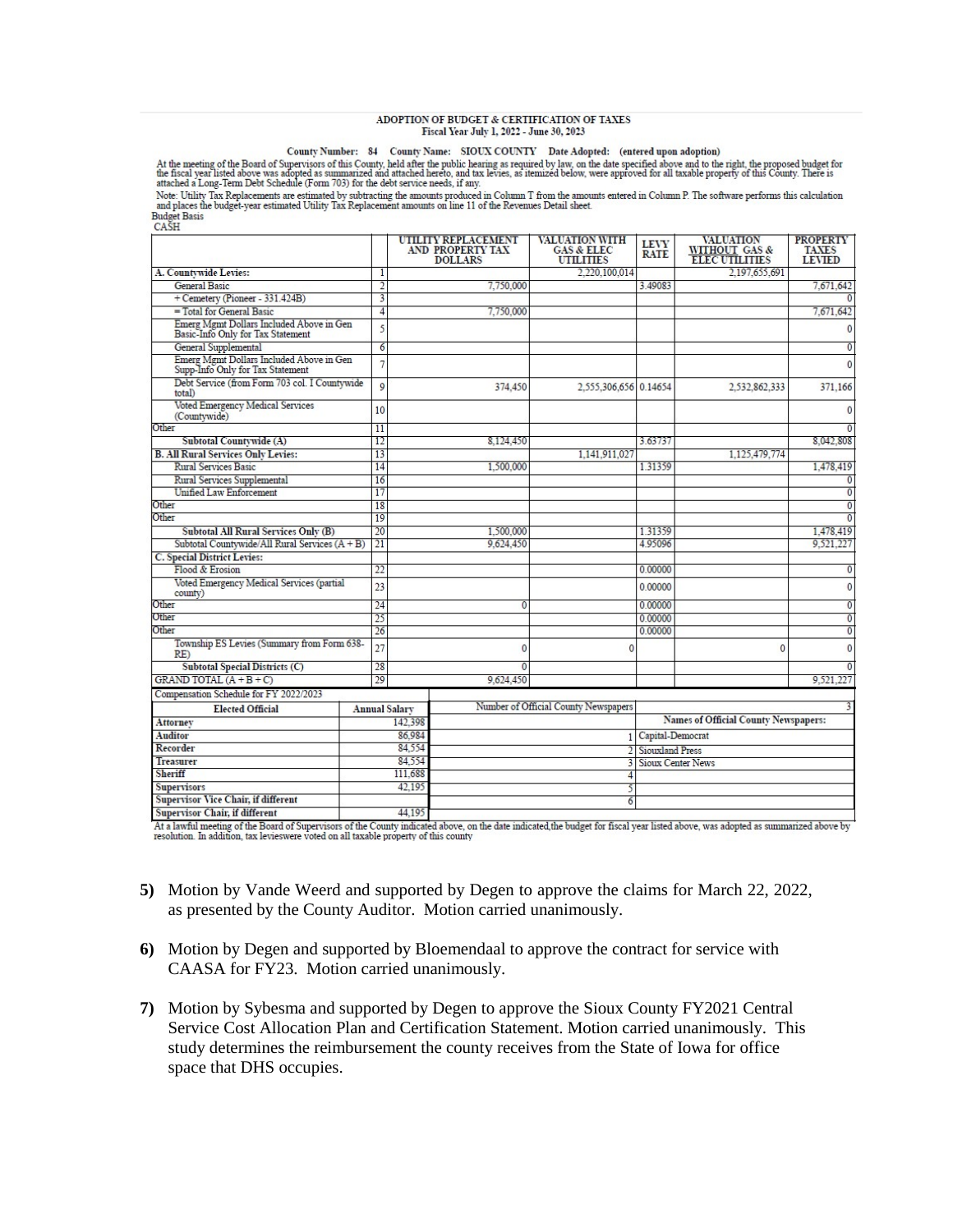- **8)** Committee Reports:
	- **Sybesma** Reported on the SRFDC meeting during the ISAC Spring Conference. A formula is used to determine funding for road projects. The formula accounts for a county's population and type of roads. The funding is generated from vehicle registrations and gas tax.
	- **Bloemendaal**  1) Attended a Northwest Iowa Planning meeting on March 17. 2) Reported on the RIDES meeting and the agency gave a wage increase to drivers.
	- **Vande Weerd** 1) Reported on a NACo committee meeting regarding behavioral health funding for suicide prevention, mental health, and crisis stabilization. 2) Reported on the YES Board meeting from March 18. Sioux County continues to have high use at the facility. The transportation service is still running strong. There is a possibility that the YES Center can expand into another wing of the facility they are in. 3) Attended the ISAC Supervisors Executive Committee Meeting.
	- **Muilenburg** Reported that Summit Carbon has requested to have a meeting with the county.
	- **Muilenburg & Vande Weerd**  Reported on the ARPA Committee meeting from March 17. The county has received roughly \$21.5 million in requests. The next meeting is planned for May 5 and the committee will provide some recommendations for the use of funding.
	- **Vande Weerd, Degen, & Bloemendaal –** Met with the Governor Reynold's Deputy Chief of Staff to express their opinion of opposition to use eminent domain for the carbon pipe line project, but do not have opposition to the project itself.
	- **Bloemendaal, Degen, Muilenburg, Sybesma, & Vande Weerd –** Attended the ISAC Spring Conference in Des Moines. The group reported on the good sessions they attended.
- **9)** As this was the date, March 22, 2022, and time, 9:30 a.m. for a public hearing regarding a construction permit application, the Chairman opened the public hearing. Sioux County Zoning Director, Shane Walter provided the following information: Name of Applicant: Eric Vander Stouwe – Location of the operation: Section 21, West Branch Township. Type of confinement feeding operation structure proposed: One new beef cattle deep pit confinement barn as an expansion to an existing confinement/open lot facility. Animal Unit Capacity of the confinement after construction: 1530 animal units (730 head of beef cattle and 2000 head of swine finishers). No oral or written comments were received from the public. The Chairman closed the public hearing. Motion by Bloemendaal and supported by Sybesma to forward a favorable recommendation to the Iowa DNR for this construction permit application. Motion carried unanimously.
- **10)** Shane Walter, Sioux County Zoning Director, reported that Austin Koopmans has resigned from the Planning and Zoning Commission. Supervisor Degen will work with Walter to recommend a replacement.

**11)** Nate Huizenga, Sioux County Emergency Management Director/Chief Deputy,

- Reported that the communication tower west of Orange City is scheduled to be taken down the week of March 28. VIKOR Teleconstruction had the low bid of \$41,900 to do the project.
- Informed the Board that the County Medical Examiner Dr. Koelewyn discussed the need for assistance with death investigations. Huizenga is willing to pay the educational costs for a couple of EMTs who have interest in assisting with this. Once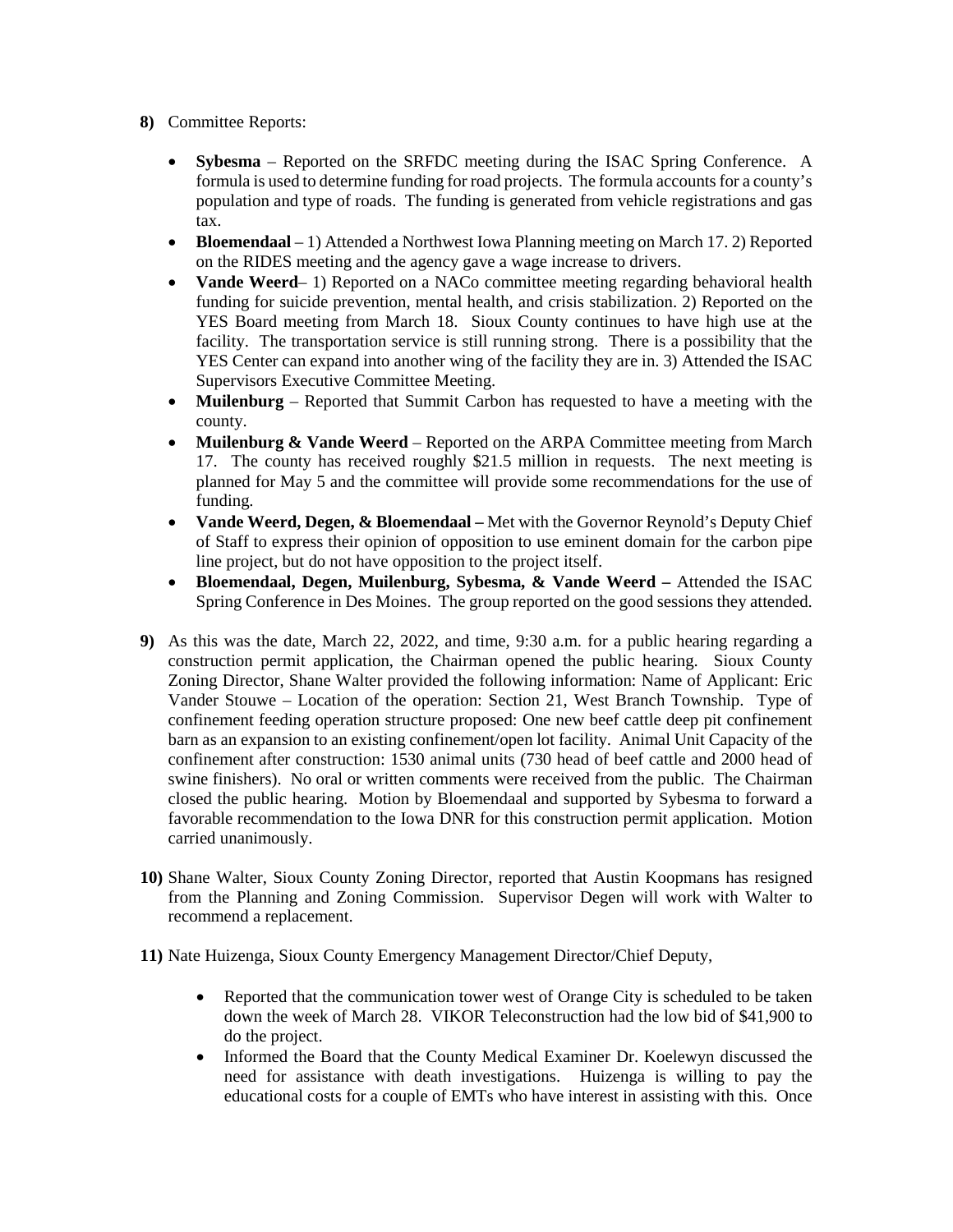the EMTs finish the training, the intention of the Board will be to appoint these people as Investigators to assist the County Medical Examiner.

- **12)** Tom Kunstle, Sioux County Attorney, reported that the Assistant County Attorney, Jade Hoisington, is leaving employment with the county and will be looking to hire a replacement.
- **13)** Chairman Muilenburg began discussion with some members of the Sioux County Trails Agency regarding a proposed trail between Sandy Hollow and Orange City. Those present for the discussion were Scotty Wynja, Earl Woudstra, Rob Klocke, Darryl Ten Pas, Brian Van Engen, and Zach Weyer.

Wynja discussed the following items that need to be addressed and determined before the route could be solidified: holder of the easements, maintenance of the proposed trail, and a 28E agreement between the City of Orange City, City of Sioux Center, and Sioux County. He further explained that by having a 28E agreement, the Trails Agency would be better positioned to apply and receive grant funding for this trail.

Klocke reported that his staff is willing to do the upkeep of the trail but a cost share would be needed to share the costs between the three entities.

Woudstra shared that Orange City has it in the City's strategic plan to improve the trail system in the city and that trail systems have a good economic impact for communities and the county.

The Supervisors are open to the idea of forming a 28E agreement but want to review the details of the plan. Motion by Sybesma to cooperate in concept with the Trails Agency, including the City of Orange City, City of Sioux Center, and Sioux County, for the 28E agreement, supported by Vande Weerd. Motion carried unanimously. County Attorney, Tom Kunstle and Brian Van Engen will work on the language for the agreement.

**14)** Joel Sikkema, Sioux County Engineer,

- Submitted the following projects from the March 8, 2022 letting for the Chairman's signature: L-2-2019—73-84, LFM-3-2021—73-84, and County Home Demolition.
- Requested approval to apply for funding from the Northwest Iowa Planning Region 3 for the following projects: K42 starting at Highway 18 north to Lyon County, and L26 starting at Highway 10 north 6 miles to B40. Motion by Vande Weerd and supported by Bloemendaal to approve the plan submitted by Sikkema. Motion carried unanimously.
- Requested Board approval of the following resolution to amend the 5-Year Plan. Motion by Sybesma and supported by Vande Weerd to approve the resolution. Roll call on vote: Sybesma, Yes; Degen, Yes; Bloemendaal, Yes; Vande Weerd, Yes; Muilenburg, Yes. Motion carried unanimously.

# **2022-18 County Five Year Program Resolution 0.1 Sioux County Secondary Roads**

Unforeseen circumstances have arisen since adoption of the approved Secondary Road Five Year Program and previous revisions, requiring changes to the sequence, funding, and timing of the proposed work plan.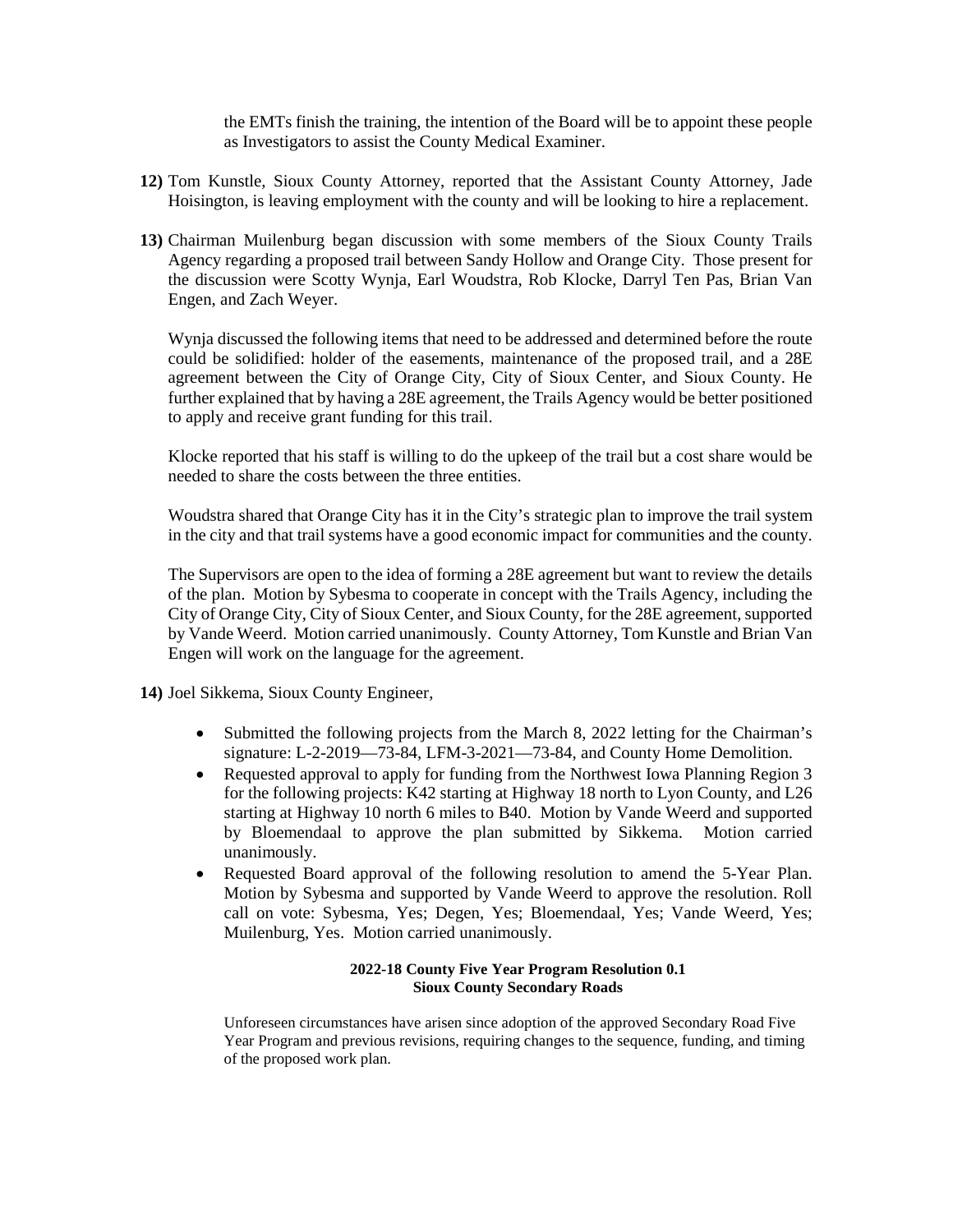The Board of Supervisors of Sioux County, Iowa, in accordance with Iowa Code section 309.22, initiates and recommends modification of the following project(s) in the accomplishment year (State Fiscal Year 2022), for approval by the Iowa Department of Transportation (Iowa DOT), per Iowa Code 309.23 and Iowa DOT Instructional Memorandum 2.050.

The following projects shall be ADDED to the Program's Accomplishment year:

| <b>Project Number</b>  | <b>Project Location</b>                         | AADT             | <b>Type of Work</b> | <b>Total</b> |
|------------------------|-------------------------------------------------|------------------|---------------------|--------------|
| <b>Name</b>            | <b>Description of Work</b>                      | Length           | <b>Fund</b>         |              |
| <b>Project ID</b>      |                                                 | <b>Bridge ID</b> |                     |              |
|                        | LFM-2-2022—7X-84 On K42 approximately           | 1273             | 332 Box             | \$245,000    |
|                        | $0.45$ miles south of B30, $0.000$ miles        |                  | Culverts            |              |
|                        | S <sub>23</sub> T <sub>96</sub> R <sub>46</sub> |                  | Local               |              |
| LFM-2-2022—7X-84 51075 |                                                 |                  |                     |              |

The following projects shall be MODIFIED as follows: **Project Number Project Location AADT Type of Work Total Name Description of Work Length Fund Project ID Bridge ID** STBG-SWAP-C084 On L14 (Kiwi Ave), 710 366 HMA \$1,484,000  $(173)$ —FG-84 from IA Hwy #10 W. 4.930 miles Paving SWAP FM-C084()—55-84 of Alton S 5 miles to 36066 Sioux/Plymouth Co. Line

| <b>Accomplishment Year</b> |                        |                   |                   |  |  |  |  |
|----------------------------|------------------------|-------------------|-------------------|--|--|--|--|
| Fund                       | <b>Previous Amount</b> | <b>New Amount</b> | <b>Net Change</b> |  |  |  |  |
| Local                      | \$5,951,000            | \$6,196,000       | \$245,000         |  |  |  |  |
| Farm-to-Market             | \$1,580,000            | \$1,580,000       | \$0               |  |  |  |  |
| Special                    | \$0                    | \$0               | \$0               |  |  |  |  |
| <b>SWAP</b>                | \$800,000              | \$800,000         | \$0               |  |  |  |  |
| Federal Aid                | \$0                    | \$0               | \$0               |  |  |  |  |
| Totals                     | \$8,331,000            | \$8,576,000       | \$245,000         |  |  |  |  |

### **Recommended**

/s/Joel Sikkema, County Engineer March 22, 2022 **Approved** /s/Jerry Muilenburg, Chair Board of Supervisors March 22, 2022

### **Attested**

I, Ryan Dokter, Auditor in and for Sioux County, Iowa, do hereby certify the above and foregoing to be a true and exact copy of a resolution passed and approved by the Board of Supervisors of Sioux County, Iowa, at its meeting held on the 22<sup>nd</sup> day of March, 2022. /s/Ryan Dokter, County Auditor

- Reported that he is beginning the process of reviewing language in their permit agreements regarding utilities as the current language in the permits may not adequately address the various kinds of utilities now being bored.
- Informed the Board that the MOU with the secondary road employees will be reviewed in order to clarify temporary employees employed during the summer months.
- Updated the Board on secondary road activities which are focusing on blading and pulling in the gravel from the edge of the road before the grass begins to grow.